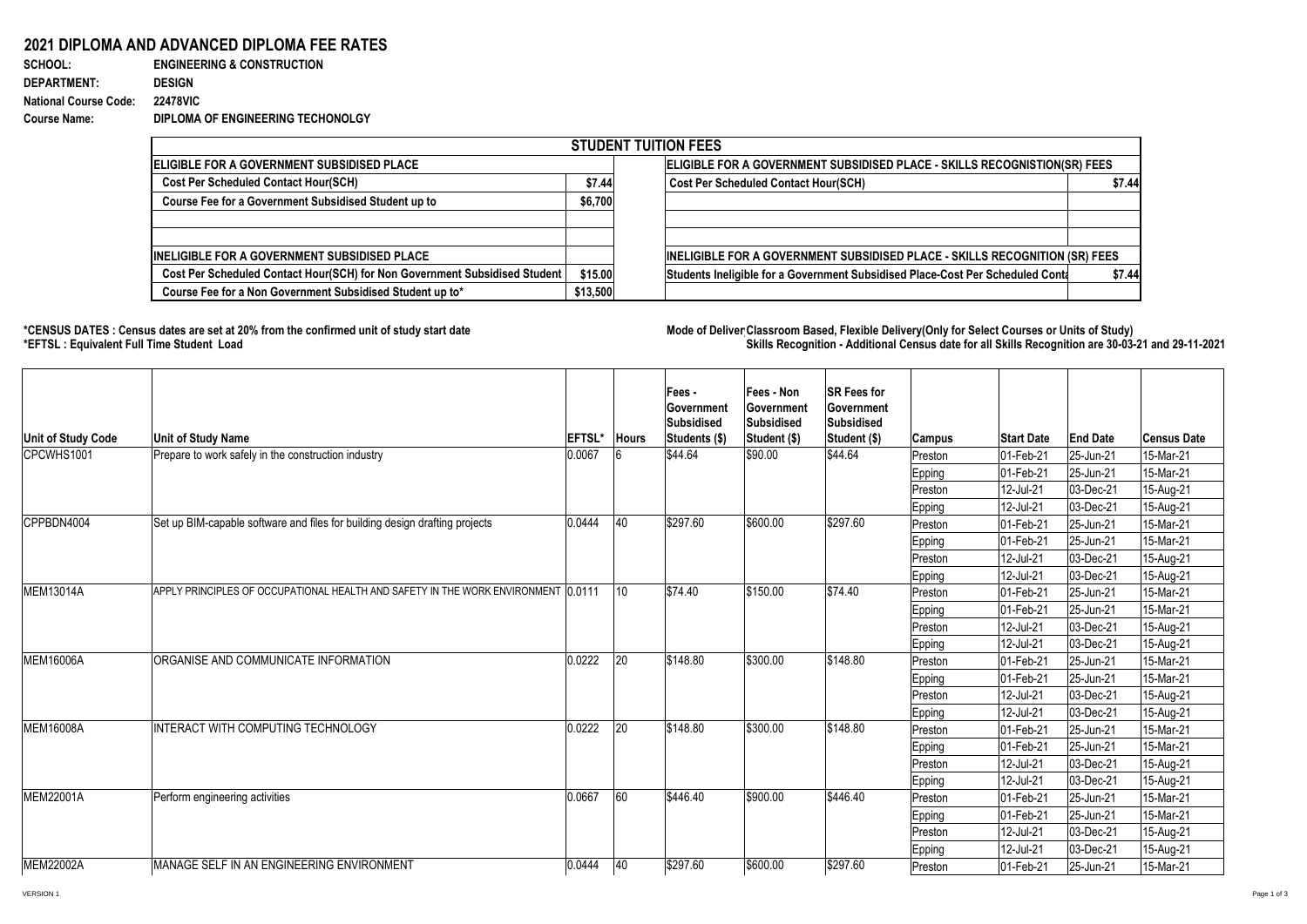| Unit of Study Code | <b>Unit of Study Name</b>                                                                                 | <b>EFTSL</b> | <b>Hours</b> | <b>Fees-</b><br><b>Sovernment</b><br><b>Subsidised</b><br>Students (\$) | Fees - Non<br><b>Government</b><br><b>Subsidised</b><br>Student (\$) | <b>SR Fees for</b><br>Government<br><b>Subsidised</b><br>Student (\$) | Campus<br><b>Epping</b><br> Preston | <b>Start Date</b><br>01-Feb-21<br>12-Jul-21 | <b>End Date</b><br>$ 25 - Jun-21 $<br>$ 03 - Dec-21$ | <b>Census Date</b><br>15-Mar-21<br>15-Aug-21 |
|--------------------|-----------------------------------------------------------------------------------------------------------|--------------|--------------|-------------------------------------------------------------------------|----------------------------------------------------------------------|-----------------------------------------------------------------------|-------------------------------------|---------------------------------------------|------------------------------------------------------|----------------------------------------------|
| MEM23003A          | OPERATE AND PROGRAM COMPUTERS                                                                             | 0.0889       | 80           | \$595.20                                                                | $ \$1,200.00$                                                        | \$595.20                                                              | <b>Epping</b>                       | 12-Jul-21<br> 01-Feb-21                     | $ 03 - Dec-21$<br>$ 25 - Jun-21$                     | 15-Aug-21<br>15-Mar-21                       |
|                    |                                                                                                           |              |              |                                                                         |                                                                      |                                                                       | Epping<br>Epping                    | 12-Jul-21                                   | $ 03 - Dec-21$                                       | 15-Aug-21                                    |
| MEM23004A          | <b>APPLY TECHNICAL MATHEMATICS</b>                                                                        | 0.0889       | 80           | \$595.20                                                                | $ \$1,200.00$                                                        | \$595.20                                                              | Preston                             | 01-Feb-21                                   | $ 03 - Dec-21$                                       | 15-Mar-21                                    |
|                    |                                                                                                           |              |              |                                                                         |                                                                      |                                                                       | Epping                              | 01-Feb-21                                   | $ 03 - Dec-21$                                       | 15-Mar-21                                    |
| MEM23109A          | APPLY ENGINEERING MECHANICS PRINCIPLES                                                                    | 0.0667       | 60           | \$446.40                                                                | \$900.00                                                             | \$446.40                                                              | Preston                             | 01-Feb-21                                   | 25-Jun-21                                            | 15-Mar-21                                    |
|                    |                                                                                                           |              |              |                                                                         |                                                                      |                                                                       | Epping                              | 01-Feb-21                                   | $ 25 - Jun-21 $                                      | 15-Mar-21                                    |
|                    |                                                                                                           |              |              |                                                                         |                                                                      |                                                                       | Preston                             | 12-Jul-21                                   | $ 03$ -Dec-21                                        | 15-Aug-21                                    |
|                    |                                                                                                           |              |              |                                                                         |                                                                      |                                                                       | Epping                              | 12-Jul-21                                   | $ 03 - Dec-21$                                       | 15-Aug-21                                    |
| <b>MEM30007A</b>   | <b>ISELECT COMMON ENGINEERING MATERIALS</b>                                                               | 0.0444       | 40           | \$297.60                                                                | \$600.00                                                             | \$297.60                                                              | Preston                             | 01-Feb-21                                   | $ 25 - Jun-21 $                                      | 15-Mar-21                                    |
|                    |                                                                                                           |              |              |                                                                         |                                                                      |                                                                       | Epping                              | 01-Feb-21                                   | $ 25 - Jun-21 $                                      | 15-Mar-21                                    |
|                    |                                                                                                           |              |              |                                                                         |                                                                      |                                                                       | Preston                             | 12-Jul-21                                   | $ 03 - Dec-21 $                                      | 15-Aug-21                                    |
|                    |                                                                                                           |              |              |                                                                         |                                                                      |                                                                       | Epping                              | 12-Jul-21                                   | $ 03 - Dec-21$                                       | 15-Aug-21                                    |
| MEM30012A          | APPLY MATHEMATICAL TECHNIQUES IN A MANUFACTURING, ENGINEERING OR RELATED ENVIRONMENT   0.0444             |              | 40           | \$297.60                                                                | \$600.00                                                             | \$297.60                                                              | Preston                             | 01-Feb-21                                   | $ 03 - Dec-21$                                       | 15-Mar-21                                    |
|                    |                                                                                                           |              |              |                                                                         |                                                                      |                                                                       | Epping                              | 01-Feb-21                                   | $ 03 - Dec-21$                                       | 15-Mar-21                                    |
| MEM30029A          | Use workshop equipment and processes to complete an engineering project                                   | 0.0667       | 60           | \$446.40                                                                | \$900.00                                                             | \$446.40                                                              | <b>Epping</b>                       | 01-Feb-21                                   | $ 25 - Jun-21$                                       | 15-Mar-21                                    |
|                    |                                                                                                           |              |              |                                                                         |                                                                      |                                                                       | Epping                              | 12-Jul-21                                   | $ 03 - Dec-21$                                       | 15-Aug-21                                    |
| MEM30031A          | OPERATE COMPUTER AIDED DESIGN (CAD) SYSTEM TO PRODUCE BASIC DRAWING ELEMENTS 10.0444                      |              | <b>40</b>    | \$297.60                                                                | \$600.00                                                             | \$297.60                                                              | Preston                             | 01-Feb-21                                   | $ 25 - Jun-21$                                       | 15-Mar-21                                    |
|                    |                                                                                                           |              |              |                                                                         |                                                                      |                                                                       | <b>Epping</b>                       | 01-Feb-21                                   | $ 25 - Jun-21$                                       | 15-Mar-21                                    |
|                    |                                                                                                           |              |              |                                                                         |                                                                      |                                                                       | Preston                             | 12-Jul-21                                   | $ 03 - Dec-21$                                       | 15-Aug-21                                    |
|                    |                                                                                                           |              |              |                                                                         |                                                                      |                                                                       | <b>Epping</b>                       | 12-Jul-21                                   | $ 03 - Dec-21$                                       | 15-Aug-21                                    |
| MSMENV272          | Participate in environmentally sustainable work practices                                                 | 0.0333       | 30           | \$223.20                                                                | \$450.00                                                             | \$223.20                                                              | Preston                             | 01-Feb-21                                   | $ 25 - Jun-21 $                                      | 15-Mar-21                                    |
|                    |                                                                                                           |              |              |                                                                         |                                                                      |                                                                       | Epping                              | 01-Feb-21                                   | $ 25 - Jun-21$                                       | 15-Mar-21                                    |
|                    |                                                                                                           |              |              |                                                                         |                                                                      |                                                                       | Preston                             | 12-Jul-21                                   | $ 03 - Dec-21$                                       | 15-Aug-21                                    |
|                    |                                                                                                           |              |              |                                                                         |                                                                      |                                                                       | <b>Epping</b>                       | 12-Jul-21                                   | $ 03 - Dec-21$                                       | 15-Aug-21                                    |
| <b>VU21174</b>     | Program control systems                                                                                   | 0.0667       | 60           | \$446.40                                                                | \$900.00                                                             | \$446.40                                                              | Epping                              | 01-Feb-21                                   | $ 25 - Jun-21$                                       | 15-Mar-21                                    |
|                    |                                                                                                           |              |              |                                                                         |                                                                      |                                                                       | <b>Epping</b>                       | 12-Jul-21                                   | $ 03 - Dec-21$                                       | 15-Aug-21                                    |
| VU21232            | <b>PROGRAM, OPERATE AND SELECT A ROBOTICS SYSTEM</b>                                                      | 0.0667       | 60           | \$446.40                                                                | \$900.00                                                             | \$446.40                                                              | <b>Epping</b>                       | 01-Feb-21                                   | $ 25 - Jun-21 $                                      | 15-Mar-21                                    |
|                    |                                                                                                           |              |              |                                                                         |                                                                      |                                                                       | <b>Epping</b>                       | 12-Jul-21                                   | $ 03 - Dec-21$                                       | 15-Aug-21                                    |
| VU22330            | Select and interpret dreawings and prepare three dimensional (3D) sketches and drawings 0.0222            |              | 20           | \$148.80                                                                | \$300.00                                                             | \$148.80                                                              | Preston                             | 01-Feb-21                                   | $ 25 - Jun-21$                                       | 15-Mar-21                                    |
|                    |                                                                                                           |              |              |                                                                         |                                                                      |                                                                       | Epping                              | 01-Feb-21                                   | 25-Jun-21                                            | 15-Mar-21                                    |
|                    |                                                                                                           |              |              |                                                                         |                                                                      |                                                                       | Preston                             | 12-Jul-21                                   | $ 03 - Dec-21$                                       | 15-Aug-21                                    |
|                    |                                                                                                           |              |              |                                                                         |                                                                      |                                                                       | Epping                              | 12-Jul-21                                   | $ 03 - Dec-21$                                       | 15-Aug-21                                    |
| VU22451            | Investigate advanced technology applications in the manufacturing industry and related industries (0.0667 |              | 60           | \$446.40                                                                | \$900.00                                                             | \$446.40                                                              | Preston                             | 01-Feb-21                                   | $ 25 - Jun-21 $                                      | 15-Mar-21                                    |
|                    |                                                                                                           |              |              |                                                                         |                                                                      |                                                                       | Epping                              | 01-Feb-21                                   | $ 25 - Jun-21 $                                      | 15-Mar-21                                    |
|                    |                                                                                                           |              |              |                                                                         |                                                                      |                                                                       | Preston                             | 12-Jul-21                                   | $ 03 - Dec-21$                                       | 15-Aug-21                                    |
|                    |                                                                                                           |              |              |                                                                         |                                                                      |                                                                       | Epping                              | 12-Jul-21                                   | $ 03 - Dec-21$                                       | 15-Aug-21                                    |
| VU22452            | Use communication network concepts and practices in manufacturing and engineering applications (0.0444    |              | 40           | \$297.60                                                                | \$600.00                                                             | \$297.60                                                              | Preston                             | 01-Feb-21                                   | $ 25 - Jun - 21 $                                    | 15-Mar-21                                    |
|                    |                                                                                                           |              |              |                                                                         |                                                                      |                                                                       | Epping                              | 01-Feb-21                                   | $ 25 - Jun - 21 $                                    | 15-Mar-21                                    |
|                    |                                                                                                           |              |              |                                                                         |                                                                      |                                                                       | Preston                             | 12-Jul-21                                   | $ 03 - Dec-21$                                       | 15-Aug-21                                    |
| VU22485            | Apply construction principles to civil engineering works                                                  | 0.0667       | 60           | \$446.40                                                                | \$900.00                                                             | \$446.40                                                              | Epping                              | 12-Jul-21                                   | $ 03 - Dec-21 $                                      | 15-Aug-21                                    |
|                    |                                                                                                           |              |              |                                                                         |                                                                      |                                                                       | Preston                             | 01-Feb-21                                   | $ 25 - Jun-21 $                                      | 15-Mar-21                                    |
|                    |                                                                                                           |              |              |                                                                         |                                                                      |                                                                       | Epping                              | $ 01 - Feb - 21 $                           | $ 25 - Jun-21 $                                      | 15-Mar-21                                    |